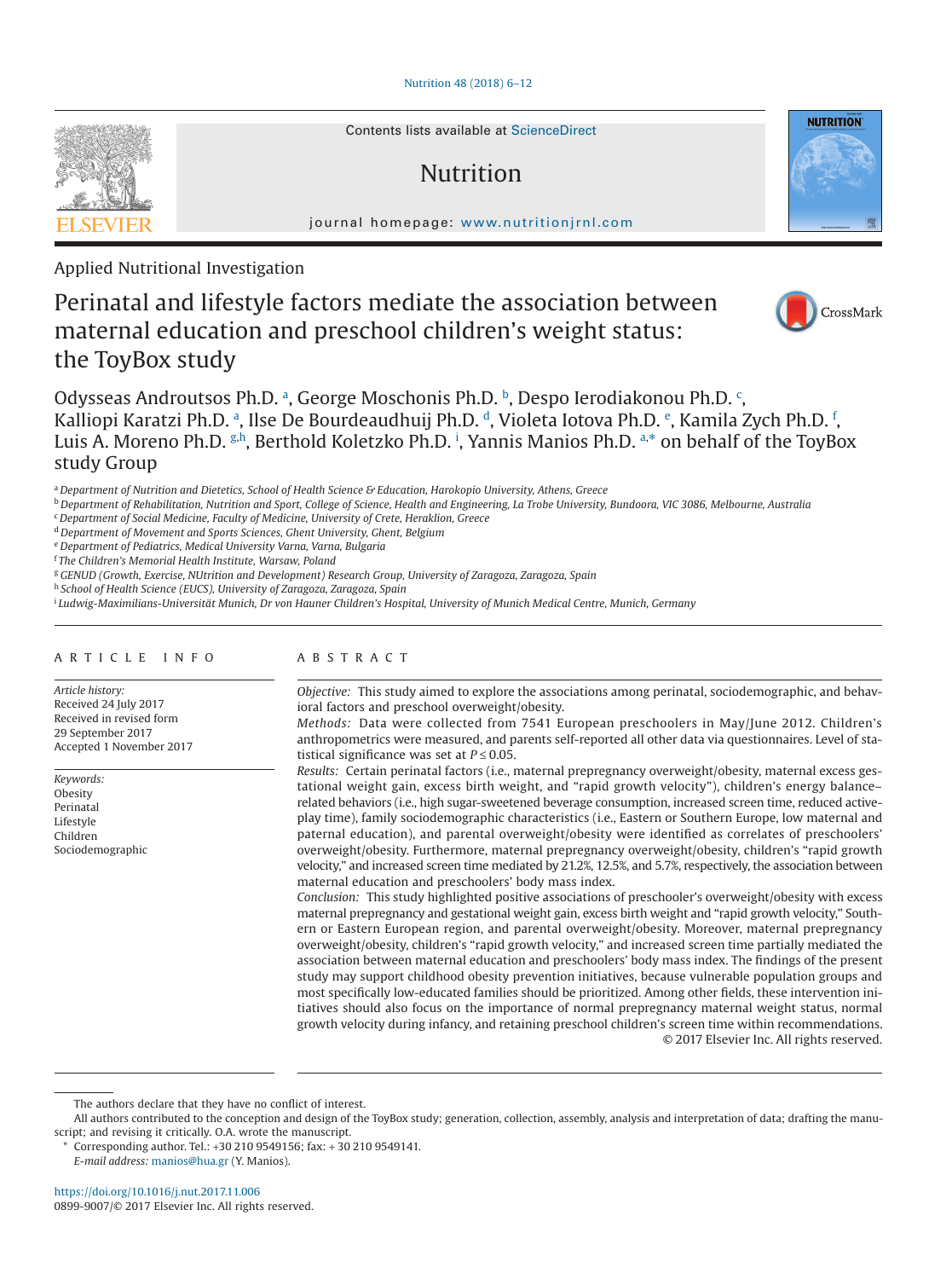# **Introduction**

Epidemiological studies recording the magnitude of overweight and obesity among preschool children in Europe remain scarce. A limited number of available studies indicate an increasing trend in the prevalence of overweight and obesity in preschool years. Moreover, evidence suggests that there are marked differences in this trend among socioeconomic groups and regions across Europe, as well as among families with overweight/ obese parents  $[1-3]$ . In addition, previous studies have further highlighted the multifactorial etiology of obesity in preschool childhood, with several risk factors reported to exert their effect on the manifestation of the obesity phenotype from very early developmental stages, such as during the perinatal period or through energy balance–related behaviors (EBRBs) adopted in the preschool years [\[4–7\].](#page-6-1)

Perinatal factors have been reported to exert their effect either before or during the intrauterine period as well as during infancy and may lead to permanent physiological changes and the socalled metabolic programming that can influence weight status in early childhood but also later life [\[8\].](#page-6-2) Still, perinatal factors seem to have a sociodemographic dimension. In this regard previous studies have reported that increased maternal prepregnancy obesity and excess gestational weight gain, maternal smoking during pregnancy, infant formula feeding, and early introduction of solid foods during the weaning period are influenced by maternal education, family economic status, and ethnicity [\[9–11\].](#page-6-3)

Regarding EBRBs, consumption of energy-dense foods, low levels of physical activity, and increased sedentary time have been reported to be independently associated with an increased childhood obesity risk [\[12,13\].](#page-6-4) Similar to perinatal risk factors, EBRBs seem to be influenced also by regional and sociodemographic variations [\[7,14\].](#page-6-5) This observation could be further supported by recent findings from the ToyBox study, indicating unhealthier EBRBs in southern European countries, with Greek preschool children having significantly lower physical activity levels and, at the same time, significantly more time spent on sedentary activities compared with their peers in central/northern European countries [\[6\].](#page-6-6) Furthermore, the ToyBox study has also found that maternal education is positively associated with children's diet quality, with children of lower-educated mothers having lower diet quality compared with children whose mother had higher education [\[15\].](#page-6-7) Still, the interplay among perinatal risk factors, EBRBs during preschool years, and family sociodemographic characteristics and other parental characteristics, such as their excess weight status, in the development of childhood overweight/ obesity remains unclear.

Studies examining the associations of perinatal factors, preschoolers' EBRBs, and sociodemographic indices with overweight/ obesity in preschool children in Europe are limited, with data in most cases originating from single countries. Moreover, studies examining the mediating role of perinatal and later EBRBs on the association between sociodemographic indices and children's weight status are currently lacking in the literature.

Considering this lack of evidence, the first aim of the present study was to explore the associations among perinatal factors, family sociodemographic characteristics, parental overweight/ obesity, and children's EBRBs with overweight/obesity in preschoolers from six countries in Southern, Eastern, and Central/ Northern Europe. A second aim was also to examine the potential mediating roles of perinatal factors and EBRBs in the associations between children's body mass index (BMI) and those family sociodemographic and/or parental characteristics for which the statistical significance of their association with preschooler's

overweight/obesity was lost after controlling for perinatal factors and preschooler's EBRBs.

#### **Materials and methods**

The ToyBox study [\(www.toybox-study.eu\)](http://www.toybox-study.eu) adhered to the Declaration of Helsinki and the conventions of the Council of Europe on human rights and biomedicine. All countries (Belgium, Bulgaria, Germany, Greece, Poland, and Spain) obtained ethical clearance from the relevant ethical committees and local authorities and all parents/caregivers provided a signed consent form before being enrolled in the study.

A detailed description of the ToyBox study design is provided elsewhere [\[16\].](#page-6-8) In brief, the study sample was composed of preschool children and their families, who were approached via kindergartens recruited from three socioeconomic levels of municipalities within each country. All data presented in the present study were obtained between May and June 2012, using standard methods and equipment.

Two consecutive measurements of children's weight to the nearest 100 g using electronic scales (types SECA 861 and SECA 813; Seca, Hamburg, Germany) and height to the nearest 0.1 cm using a portable stadiometer (types SECA 225 and SECA 214; Seca) were taken. Before the anthropometric measurements, children removed their shoes, wet nappies, jewelry, hair ornaments, braids, and heavy clothing, and during the measurements, children were asked to stand still in an erect position. BMI z-scores were calculated with the use of LMS method and children were categorized as normal weight or overweight/obese [\[17\].](#page-6-9) Moreover, the World Health Organization ANTHRO-PLUS software was used to estimate the BMI-for-age percentile for each child [\(http://www.who.int/growthref/tools/](http://www.who.int/growthref/tools/en/) [en/\)](http://www.who.int/growthref/tools/en/).

Family, sociodemographic, perinatal, and behavioral data were reported by parents and caregivers via questionnaires. Specifically, parents and caregivers selfreported their years of education (excluding any potential grade retention during compulsory education), their weight and height, and their child's sex. Regarding the perinatal data, in line with previous studies conducted in this field, parents were asked to obtain all available information (e.g., child's weight at birth and at 6 and 12 mo of age) from their child's medical record. All other perinatal information (i.e., maternal prepregnancy weight status, smoking during pregnancy, maternal gestational age, and feeding practices during the first 6 mo of age) were reported by the parents. Maternal prepregnancy weight status was calculated based on mother's self-reported weight before pregnancy (2–3 mo before conception) and current height and categorized as normal weight (BMI  $\leq$ 24.9 kg/m<sup>2</sup>) or overweight/obese (BMI >25 kg/m2). Maternal self-reported weight gain during pregnancy was converted into *within Institutes of Medicine (IOM) recommendations*, *more than IOM recommendations*, or *less than IOM recommendations* based on the criteria of the IOM [\[18\].](#page-6-10) Maternal smoking during gestation was selfreported and categorized as smoking or no smoking, meaning smoking or not during any trimester, respectively. According to their birth weight and gestational age, children were categorized as small for gestational age (SGA: < 10th percentile), appropriate for gestational age (AGA: 10th–89th percentile), or large for gestational age (LGA: ≥ 90th percentile) based on the World Health Organization growth charts. According to their gestational age, children were grouped as preterm or full-term (if born <37 wk or ≥37 wk of gestation, respectively). Change in weight-for-length z score from birth to 6 and 12 mo of age was calculated and children's weight gain during their first year of age was categorized as poor (<−1 z score), average (<−1 to >+1 z score), or rapid (>+1 z score). Finally, children were categorized according to their feeding practices during the first 6 mo of age as exclusive or non-exclusive breastfeeding, if they were breastfed exclusively or if they received foods (e.g., formula milk) instead of or in parallel with breastfeeding.

Regarding the behavioral data, parents and caregivers completed a semiquantitative food frequency questionnaire (FFQ), in which they described their children's consumption of foods and beverages over the last 12 mo. This FFQ was developed based on a previously validated FFQ [\[19\].](#page-6-11) More information about the FFQ can be found elsewhere [\[20\].](#page-6-12) For the needs of the present study, consumption of fruit and vegetables (in grams per day, which were dichotomized to ≥400 g/d and <400 g/d according to the European Food Information Council recommendations), sweets (in grams per day), and sugar-sweetened beverages (including sugared soft drinks, sugared prepacked fruit juices, and chocolate/ sugared milk; in milliliters per day, which were converted to tertiles) was used as an indicator of preschoolers' energy intake, and active play (in hours per day, which were converted to tertiles) and screen time (in hours per day, which were dichotomized to ≥1 h/d and <1 h/d according to the Australian and Canadian recommendations) were used as indicators of their energy expenditure and sedentary time, respectively.

Categorical variables were summarized as relative frequencies (%). To examine the associations of perinatal, sociodemographic, and behavioral indices with overweight/obesity, logistic regression analyses (univariate and multivariate) were performed. To test the hypothesis that perinatal and lifestyle factors mediate the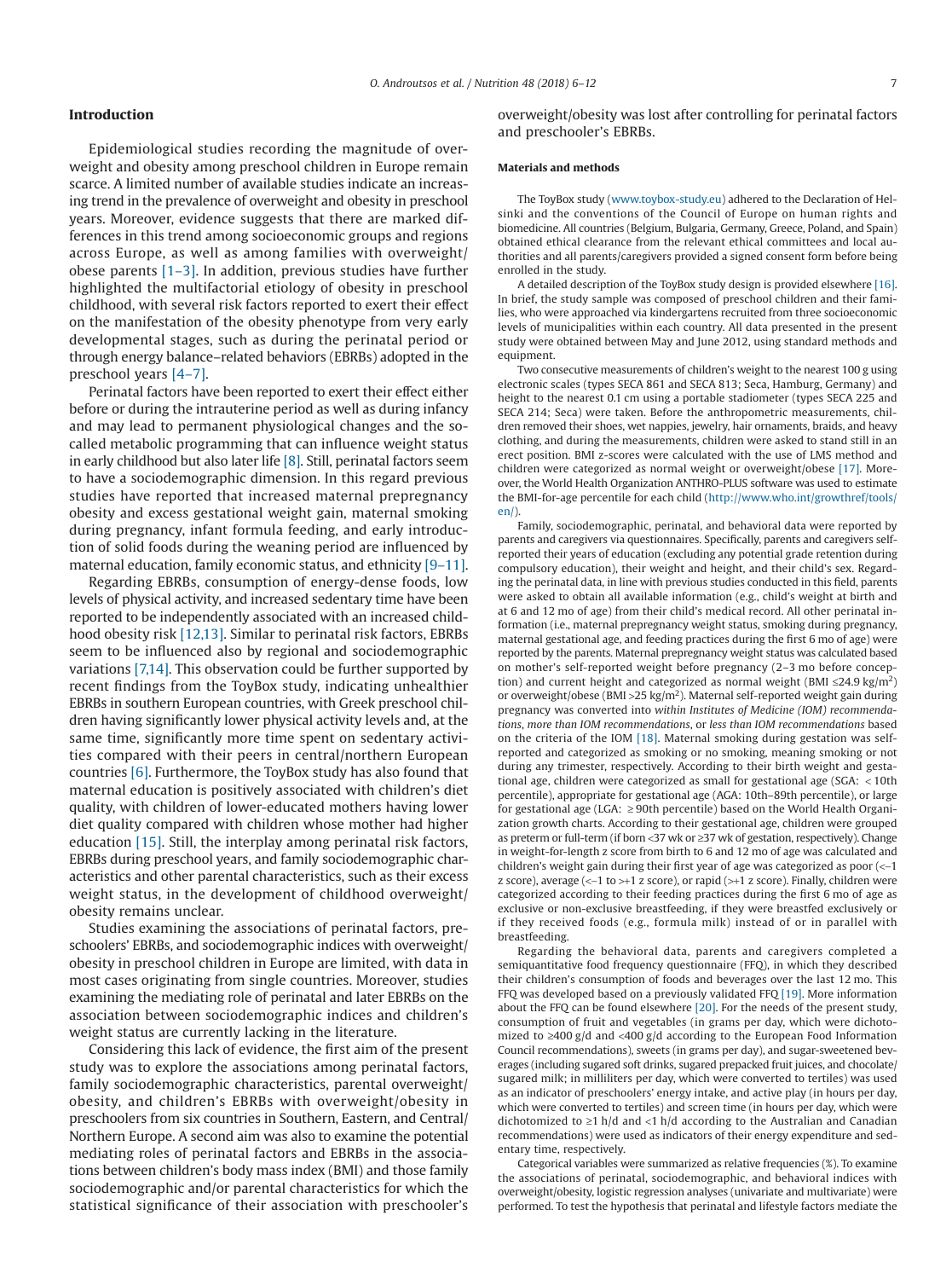association of maternal education with preschool overweight/obesity, we performed mediation analyses, using one exposure variable (i.e., maternal education) and preschooler's weight status as the main outcome. All analyses were conducted with the Statistical Package for Social Sciences (Version 21, IBM Corp., Armonk, NY, USA). *P* < 0.05 was set as level of significance.

### **Results**

#### *Descriptive data*

Population characteristics are shown in [Table 1.](#page-2-0) A total sample of 7541 preschool children and their parents and caregivers participated in the study. Participants were almost equally distributed among the three regions—Central/Northern Europe (Belgium and Germany: 33.2%), Southern Europe (Greece and Spain: 35.1%), and Eastern Europe (Bulgaria and Poland: 31.7%). Mean (SD) child age was 4.7 (0.44) years and 48.0% of the sample were girls. Mean

#### <span id="page-2-0"></span>**Table 1**

Descriptive data of preschool children and their parents/caregivers (*n* = 7541) from six European countries: The ToyBox study

|                                             | $\text{Cases} \left( \%\right)$ |
|---------------------------------------------|---------------------------------|
| European Region                             |                                 |
| Eastern Europe (Bulgaria & Poland)          | 2391 (31.7)                     |
| Central/Northern Europe (Belgium & Germany) | 2506 (33.2)                     |
| Southern Europe (Greece & Spain)            | 2644 (35.1)                     |
| Sex                                         |                                 |
| <b>Boys</b>                                 | 3919 (52.0)                     |
| Girls                                       | 3622 (48.0)                     |
| Weight status in boys                       |                                 |
| Normal                                      | 3431 (87.6)                     |
| Overweight/obese                            | 487 (12.4)                      |
| Weight status in girls                      |                                 |
| Normal                                      | 3002 (82.9)                     |
| Overweight/obese                            | 619 (17.1)                      |
| Maternal prepregnancy weight status         |                                 |
| Normal                                      | 5668 (82.7)                     |
| Overweight/obese                            | 1184 (17.3)                     |
| Gestational weight gain                     |                                 |
| Within IOM recommendations                  | 2355 (35.0)                     |
| Less than IOM recommendations               | 1851 (27.5)                     |
| More than IOM recommendations               | 2515 (37.4)                     |
| Maternal weight status                      |                                 |
| Normal                                      | 5222 (73.5)                     |
| Overweight/obese                            | 1885 (26.5)                     |
| Paternal weight status                      |                                 |
| Normal                                      | 2318 (37.5)                     |
| Overweight/obese                            | 3865 (62.5)                     |
| Maternal education level                    |                                 |
| Low                                         | 2884 (39.6)                     |
| Mid/high                                    | 4393 (60.4)                     |
| Paternal education level                    |                                 |
| Low                                         | 2994 (46.1)                     |
| Mid/high                                    | 3497 (53.9)                     |
| Maternal smoking during pregnancy           |                                 |
| No smoking                                  | 6111 (86.2)                     |
| Smoking                                     | 975 (13.8)                      |
| Breastfeeding                               |                                 |
| Non-exclusive                               | 6146 (84.1)                     |
| Exclusive                                   | 1162 (15.9)                     |
| Birth weight for gestational age            |                                 |
| Appropriate (10th-89th percentile)          | 6431 (92.8)                     |
| Small (<10th percentile)                    | 358 (5.2)                       |
| Large (>90th percentile)                    | 139(2.0)                        |
| Gestational age                             |                                 |
| Full-term (≥37 wk)                          | 6116 (89.6)                     |
| Preterm (<37 wk)                            | 708 (10.4)                      |
| Weight gain in the first 6 mo               |                                 |
| Average $(-1$ to $+1$ z-score change)       | 3580 (60.7)                     |
| Poor $(<-1$ z-score change)                 | 1120 (19.0)                     |
| Rapid $(\rightarrow +1)$ z-score change)    | 1197 (20.3)                     |

IOM, Institute of Medicine 2009 report.

(SD) age of the participating mothers was 35.40 (4.8) years. The prevalence of overweight/obesity among children was found to be significantly higher in girls compared with boys (17.1% versus 12.4%, respectively, *P* < 0.001), and the prevalence of overweight/ obesity observed among mothers before pregnancy was 17.3%. A percentage of children were found to have several perinatal risk factors (e.g., only 15.9% of children were exclusively breastfed until the sixth month of age, 20.3% had rapid weight gain during the first 6 mo of age, etc.).

# *Associations among perinatal and sociodemographic factors, EBRBs, and children's weight status*

[Table 2](#page-3-0) presents the associations among perinatal and sociodemographic factors, EBRBs, and overweight/obesity in preschool children in one univariate model and one multivariate model. In the univariate analysis, it was observed that most sociodemographic factors (all except for parental nationality) and perinatal factors (all except for breastfeeding and gestational age) and some of the EBRBs were associated with children's overweight/obesity. However, some of these associations did not remain significant when all factors (sociodemographic and perinatal factors and EBRBs) were included in one regression model. More specifically, according to the results of the multivariate regression analysis, living in Eastern or Southern Europe (odds ratio [OR] 1.51, 95% confidence interval [CI] 1.07–2.12, and OR 2.34, 95% CI 1.70–3.24, respectively), maternal overweight/ obesity (OR 1.42, 95% CI 1.07–1.88), and paternal overweight/ obesity (OR 1.55, 95% CI 1.23–1.97) were the only sociodemographic factors that were found to be associated with overweight/obesity in preschoolers. Regarding the perinatal factors, maternal prepregnancy overweight/obesity (OR 1.52, 95% CI 1.10–2.09), LGA (OR 2.59, 95% CI 1.36–4.94), rapid weight gain during the first 6 mo of life (OR 1.58, 95% CI 1.23–2.04), and exceeding the IOM-recommendations regarding gestational weight gain (OR 1.26, 95% CI 1.00–1.61) were found to be significantly associated with overweight/obesity. Regarding the later EBRBs, high sugar-sweetened beverages consumption ( $\geq$ 210.7 mL/d) was the only lifestyle factor found to be associated with overweight/obesity at this age.

#### *Mediation analyses*

The mediation models examined in the present study are presented in [Figure 1.](#page-4-0)

[Table 3](#page-4-1) and [Table 4](#page-4-2) show the results derived by the mediation analyses. The outcomes indicated that path c and path  $a \times b$ were statistically significant only in the cases reported next.

More specifically, when examining perinatal factors as potential mediators in the association between maternal education and children's BMI for age percentile, it was found that maternal education was significantly associated with maternal prepregnancy weight status (path a) and maternal prepregnancy weight status with children's BMI for age percentile (path b), whereas maternal education was significantly associated with children's BMI for age percentile (path c). The proportion mediated by maternal prepregnancy weight status in the association between maternal education and children's BMI for age percentile was 21.2%. Similar associations in paths a, b, and c were identified when rapid growth velocity during the first 6 mo was used as a potential mediator in the association between maternal education and children's BMI for age percentile. In this case, the proportion mediated by rapid growth velocity during the first 6 mo was 12.5%.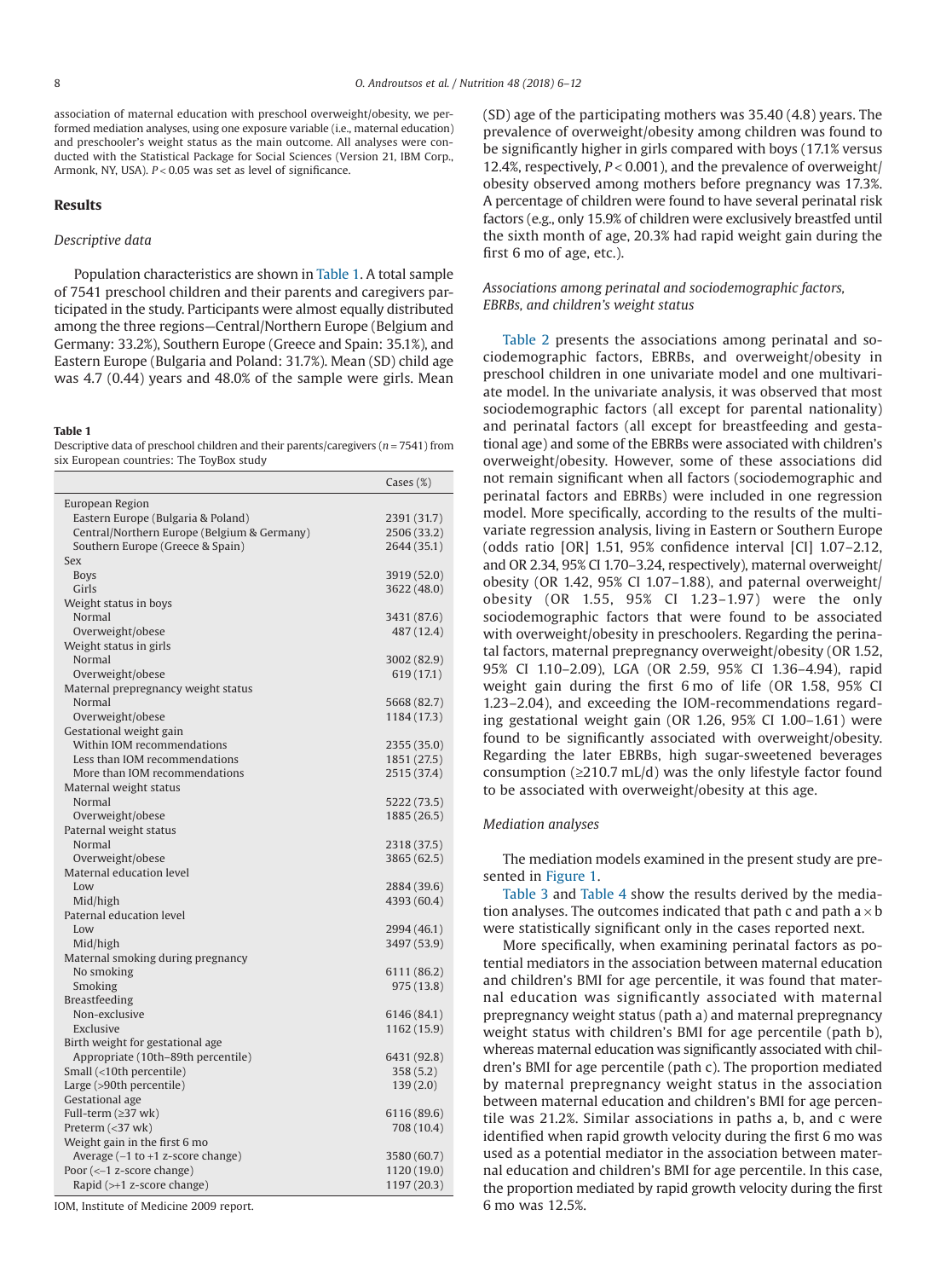<span id="page-3-0"></span>**Table 2**

Associations between perinatal factors and prevalence of overweight/obesity in preschool children (*n* = 4375) from six European countries: The ToyBox study

|                                     |                                               | Univariate analysis | Multivariate analysis<br>OR (95% CIs) |  |
|-------------------------------------|-----------------------------------------------|---------------------|---------------------------------------|--|
|                                     |                                               | OR (95% CIs)        |                                       |  |
| Sociodemographic factors            |                                               |                     |                                       |  |
| Maternal education level            | Medium/high $(>14$ y of education)            | 1.00                | 1.00                                  |  |
|                                     | Low $(\leq 14$ y of education)                | $1.50(1.32 - 1.72)$ | $1.23(0.96 - 1.60)$                   |  |
| Paternal education level            | Medium/high $(>14$ y of education)            | 1.00                | 1.00                                  |  |
|                                     | Low $(≤14 y of education)$                    | $1.34(1.17 - 1.54)$ | $1.03(0.81 - 1.32)$                   |  |
| Parental nationality                | Both parents native                           | 1.00                | 1.00                                  |  |
|                                     | At least one parent non-native                | $1.11(0.92 - 1.33)$ | $0.97(0.70 - 1.36)$                   |  |
| Region                              | Central/Northern (Belgium, Germany)           | 1.00                | 1.00                                  |  |
|                                     | Eastern (Poland, Bulgaria)                    | $1.30(1.10-1.54)$   | $1.51(1.07-2.12)$                     |  |
|                                     | Southern (Greece, Spain)                      | $1.88(1.60 - 2.20)$ | $2.34(1.70-3.24)$                     |  |
| Maternal weight status              | Normal weight                                 | 1.00                | 1.00                                  |  |
|                                     | Overweight/obese                              | $1.84(1.60 - 2.12)$ | $1.42(1.07 - 1.88)$                   |  |
| Paternal weight status              | Normal weight                                 | 1.00                | 1.00                                  |  |
|                                     | Overweight/obese                              | $1.91(1.62 - 2.24)$ | $1.55(1.23 - 1.97)$                   |  |
| <b>Perinatal factors</b>            |                                               |                     |                                       |  |
| Maternal prepregnancy weight status | Normal weight                                 | 1.00                | 1.00                                  |  |
|                                     | Overweight/obese                              | $2.05(1.74 - 2.41)$ | $1.52(1.10-2.09)$                     |  |
| Gestational weight gain             | Within IOM recommendations                    | 1.00                | 1.00                                  |  |
|                                     | Less than IOM recommendations                 | $0.89(0.74 - 1.08)$ | $0.87(0.66 - 1.15)$                   |  |
|                                     | More than IOM recommendations                 | $1.48(1.26 - 1.73)$ | $1.26(1.00-1.61)$                     |  |
| Maternal smoking during pregnancy   | No smoking                                    | 1.00                | 1.00                                  |  |
|                                     | Smoking                                       | $1.53(1.28 - 1.82)$ | $1.14(0.84 - 1.55)$                   |  |
| Breastfeeding                       | Non-exclusive                                 | 1.00                |                                       |  |
|                                     | Exclusive                                     | $0.97(0.79 - 1.19)$ |                                       |  |
| Birth weight for gestational age    | Appropriate (10th-89th percentile)            | 1.00                | 1.00                                  |  |
|                                     | Small (<10th percentile)                      | $0.74(0.53 - 1.04)$ | $0.64(0.38 - 1.10)$                   |  |
|                                     | Large (>90th percentile)                      | $2.19(1.49 - 3.20)$ | $2.59(1.36 - 4.94)$                   |  |
| Gestational age                     | Preterm $\left( < 37 \text{ wk} \right)$      | 1.00                |                                       |  |
|                                     | Full-term (≥37 wk)                            | $1.16(0.92 - 1.47)$ |                                       |  |
| Weight gain in the first 6 mo       | Average $(-1$ to $+1$ z-score change)         | 1.00                | 1.00                                  |  |
|                                     | Poor $(<-1$ z-score change)                   | $0.68(0.54 - 0.84)$ | $0.62(0.45 - 0.86)$                   |  |
|                                     | Rapid $(\rightarrow +1)$ z-score change)      | $1.49(1.26 - 1.77)$ | $1.58(1.23 - 2.04)$                   |  |
| <b>EBRBs</b>                        |                                               |                     |                                       |  |
| Fruit and vegetables                | Within recommendations ( $\geq$ 400 g/d)      | 1.00                | 1.00                                  |  |
|                                     | Less than recommendations $(400 \text{ g/d})$ | $0.92(0.79 - 1.07)$ | $0.91(0.72 - 1.15)$                   |  |
| Sugar sweetened beverages           | First tertile ( $\leq$ 64.3 mL/d)             | 1.00                | 1.00                                  |  |
|                                     | Second tertile (>64.3 to <210.7 mL/d)         | $1.04(0.87 - 1.23)$ | $1.13(0.87 - 1.46)$                   |  |
|                                     | Third tertile ( $\geq$ 210.7 mL/d)            | $0.98(0.83 - 1.16)$ | $1.37(1.04 - 1.81)$                   |  |
| Sweets and salty snacks             | g/d                                           | $1.00(0.99 - 1.00)$ | $1.00(0.99 - 1.00)$                   |  |
| Active play                         | First tertile $(\leq 1.75 \text{ h/d})$       | 1.00                | 1.00                                  |  |
|                                     | Second tertile $(>1.75$ to $<3.21$ h/d)       | $0.89(0.76 - 1.04)$ | $0.81(0.63 - 1.04)$                   |  |
|                                     | Third tertile $(\geq 3.21 h/d)$               | $0.71(0.61 - 0.84)$ | $0.79(0.61 - 1.03)$                   |  |
| Screen time                         | Within recommendations $(<1 h/d)$             | 1.00                | 1.00                                  |  |
|                                     | More than recommendations ( $\geq 1$ h/d)     | $1.45(1.25-1.68)$   | $1.05(0.82 - 1.33)$                   |  |
|                                     |                                               |                     |                                       |  |

BMI, body mass index; CI, confidence interval; EBRB, energy balance–related behavior; IOM, Institute of Medicine; OR, odds ratio.

Statistically significant odds ratios are highlighted in bold. Sugar-sweetened beverages include sugared soft drinks, sugared prepacked fruit juices and sugared/ chocolate milk. Multivariate model: Included all perinatal factors found to be associated with preschool overweight/obesity at univariate analysis, all sociodemographic factors and all EBRBs examined in this study and preschoolers' age and sex.

When examining EBRBs as potential mediators in the association between sociodemographic indices (maternal education) and children's BMI for age percentile, it was found that maternal education was significantly associated with children's screen time (path a) and children's screen time with children's BMI for age percentile (path b), whereas maternal education was significantly associated with children's BMI for age percentile (path c). The proportion mediated by children's active play in the association between maternal education and children's BMI-for age percentile was 5.7%.

# **Discussion**

The present study aimed to explore the associations among perinatal factors, preschoolers' EBRBs, family sociodemographic

characteristics, and parental overweight/obesity in relation to overweight/obesity in preschool children. Considering that maternal education has been repeatedly reported by several previous studies as the sociodemographic index most strongly associated with overweight and obesity in children [\[21\]](#page-6-13) and the loss of statistical significance in the association between maternal education and preschoolers' overweight/obesity in the present study, after controlling for perinatal factors and preschoolers' EBRBs, a second aim of the present study was to examine the potential mediating effect of perinatal factors and EBRBs in the aforementioned association.

Regarding the first aim, the results of the present study indicated that region and parental overweight/obesity were found to be associated with preschoolers' overweight/obesity. These findings are in line with previous studies indicating a north-south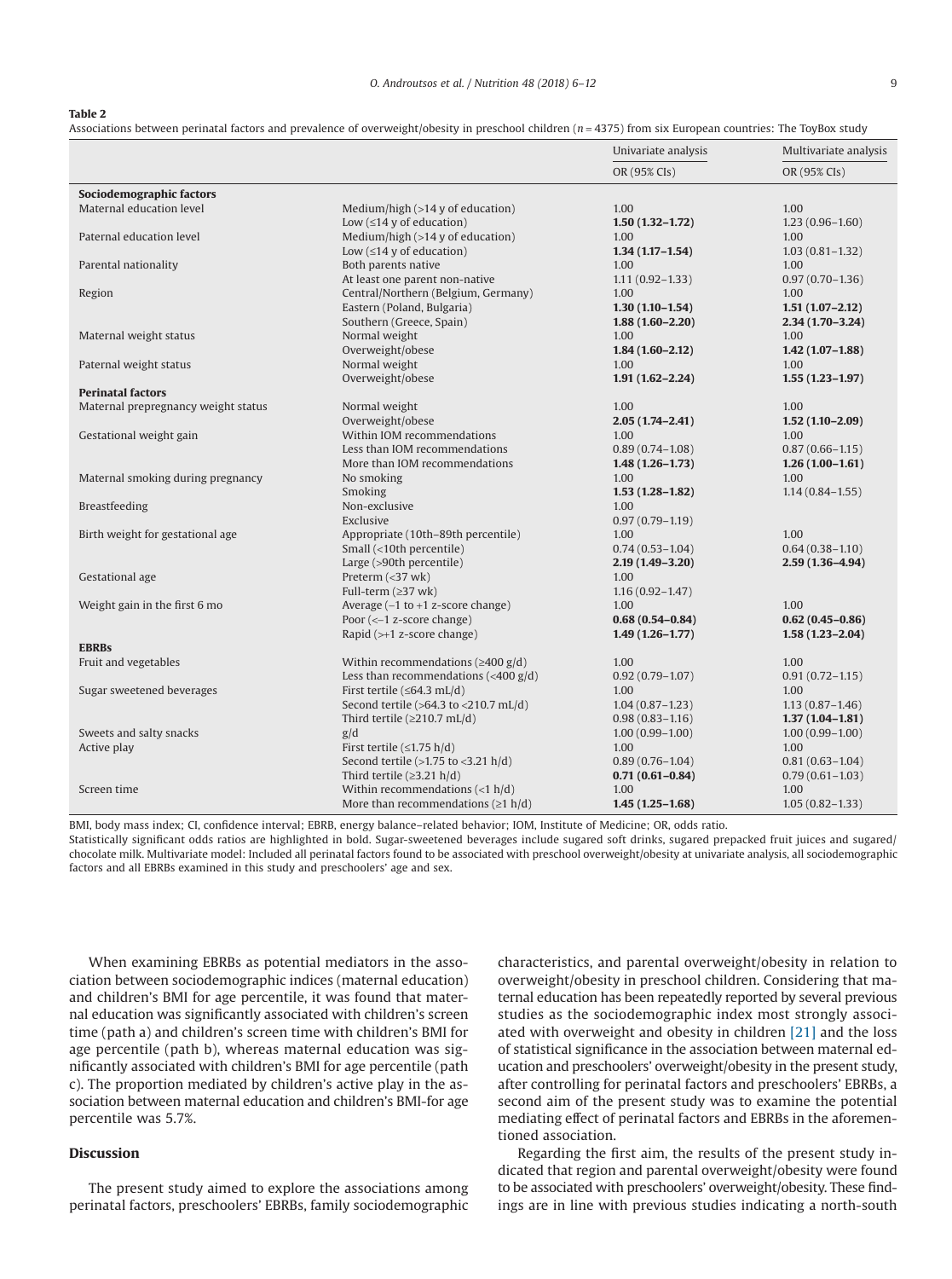

<span id="page-4-0"></span>Fig. 1. Mediation model examined in the present study (sociodemographic factors [independent variable], preschoolers' perinatal factors or EBRBs [mediator], BMIfor age percentile [dependent variable]). BMI, body mass index; EBRBs, energy balance–related behaviors; SSBs, sugar-sweetened beverages.

gradient of childhood obesity, with children living in Northern Europe having lower prevalence rates of overweight and obesity compared with their peers from Southern Europe [\[22\].](#page-6-14) In addition, children with overweight or obese parents are also at a higher likelihood for being overweight/obese compared with children with normal-weight parents, which is probably attributed to the heredity of parental obesity as well as to the obesogenic environment that overweight/obese parents create and sustain for

## <span id="page-4-1"></span>**Table 3**

Association between sociodemographic factors (maternal education) and preschoolers' BMI-for age percentile and the potential mediating effect of preschoolers' perinatal factors

|                                                                                                           | a        | <b>SE</b> | $\mathbf b$ | SE.   | $\mathsf{C}$ | <b>SE</b> | $\mathsf{C}'$ | <b>SE</b> | $(a) \times (b)$ | <b>SE</b> | 95% CI of $(a) \times (b)$ | Mediated effect |
|-----------------------------------------------------------------------------------------------------------|----------|-----------|-------------|-------|--------------|-----------|---------------|-----------|------------------|-----------|----------------------------|-----------------|
| Mediator: Maternal prepregnancy weight status (1: overweight/obese; 2: normal weight)                     |          |           |             |       |              |           |               |           |                  |           |                            |                 |
| <b>Maternal education</b>                                                                                 | 0.712    | 0.103     | $-8.205$    | 0.934 | $-2.750$     | 0.729     | $-2.166$      | 0.727     | $-0.584$         | 0.115     | $-0.829(-0.387)$           | 21.2            |
| $(1: \leq 14$ y of education;                                                                             |          |           |             |       |              |           |               |           |                  |           |                            |                 |
| $2:$ >14 y of education)                                                                                  |          |           |             |       |              |           |               |           |                  |           |                            |                 |
| Mediator: Gestational weight gain (1: more than IOM recommendations; 2: within/less than recommendations) |          |           |             |       |              |           |               |           |                  |           |                            |                 |
| <b>Maternal education</b>                                                                                 | $-0.028$ | 0.013     | 0.798       | 0.749 | $-2.792$     | $-0.737$  | $-2.770$      | 0.737     | $-0.023$         | 0.026     | $-0.097:0.012$             |                 |
| $(1: \leq 14$ y of education;                                                                             |          |           |             |       |              |           |               |           |                  |           |                            |                 |
| $2:$ >14 y of education)                                                                                  |          |           |             |       |              |           |               |           |                  |           |                            |                 |
| Mediator: Birth weight for gestational age (1: LGA; 2: AGA/SGA)                                           |          |           |             |       |              |           |               |           |                  |           |                            |                 |
| <b>Maternal education</b>                                                                                 | $-0.006$ | 0.004     | $-12.079$   | 2.451 | $-2.686$     | 0.731     | $-2.756$      | 0.730     | 0.701            | 0.048     | $-0.015:0.175$             |                 |
| $(1: \leq 14$ y of education;                                                                             |          |           |             |       |              |           |               |           |                  |           |                            |                 |
| $2:$ >14 y of education)                                                                                  |          |           |             |       |              |           |               |           |                  |           |                            |                 |
| Mediator: Weight gain in the first 6 mo (1: rapid weight gain; 2: average/retarded weight gain)           |          |           |             |       |              |           |               |           |                  |           |                            |                 |
| <b>Maternal education</b>                                                                                 | 0.045    | 0.012     | $-8.795$    | 0.990 | $-2.839$     | 0.800     | $-2.444$      | 0.795     | $-0.395$         | 0.114     | $-0.634:-0.181$            | 12.5            |
| $(1: \leq 14$ y of education;                                                                             |          |           |             |       |              |           |               |           |                  |           |                            |                 |
| $2:$ >14 y of education)                                                                                  |          |           |             |       |              |           |               |           |                  |           |                            |                 |

AGA, appropriate for gestational age; CI, confidence interval; IOM, Institutes of Medicine; LGA, large for gestational age; SE, standard error; SGA, small for gestational age.

Values highlighted in bold indicate significance.

## <span id="page-4-2"></span>**Table 4**

Association between sociodemographic factors (maternal education) and preschoolers' BMI-for-age percentile and the potential mediating effect of preschoolers' EBRBs

|                                                                                                          | a        | <b>SE</b> | b        | <b>SE</b> | $\mathsf{C}$ | <b>SE</b> | $\mathsf{C}'$ | <b>SE</b> | $(a) \times (b)$ | <b>SE</b> | 95% CI of $(a) \times (b)$ | Mediated effect |
|----------------------------------------------------------------------------------------------------------|----------|-----------|----------|-----------|--------------|-----------|---------------|-----------|------------------|-----------|----------------------------|-----------------|
| Mediator: Sugar-sweetened beverages (1: third quartile; 2: first and second quartiles)                   |          |           |          |           |              |           |               |           |                  |           |                            |                 |
| <b>Maternal education</b>                                                                                | $-0.020$ | 0.014     | 0.741    | 0.792     | $-2.270$     | 0.790     | $-2.255$      | 0.790     | $-0.015$         | 0.023     | $-0.081:0.015$             |                 |
| $(1: \leq 14$ y of education;                                                                            |          |           |          |           |              |           |               |           |                  |           |                            |                 |
| $2:$ > 14 y of education)                                                                                |          |           |          |           |              |           |               |           |                  |           |                            |                 |
| Mediator: Screen time (1: More than recommendations ( $\geq 1$ h/d); 2: Within recommendations (<1 h/d)) |          |           |          |           |              |           |               |           |                  |           |                            |                 |
| <b>Maternal education</b>                                                                                | 0.058    | 0.013     | $-2.758$ | 0.740     | $-2.780$     | 0.721     | $-2.621$      | 0.723     | $-0.159$         | 0.055     | $-0.293: -0.069$           | 5.7             |
| $(1: \leq 14$ y of education;                                                                            |          |           |          |           |              |           |               |           |                  |           |                            |                 |
| $2:$ > 14 y of education)                                                                                |          |           |          |           |              |           |               |           |                  |           |                            |                 |
| Mediator: Active play (1: third quartile; 2: first and second quartiles)                                 |          |           |          |           |              |           |               |           |                  |           |                            |                 |
| <b>Maternal education</b>                                                                                | 0.005    | 0.013     | 1.307    | 0.746     | $-2.938$     | 0.733     | $-2.945$      | 0.733     | 0.007            | 0.019     | $-0.024:0.062$             |                 |
| $(1: \leq 14$ y of education;                                                                            |          |           |          |           |              |           |               |           |                  |           |                            |                 |
| $2:$ >14 y of education)                                                                                 |          |           |          |           |              |           |               |           |                  |           |                            |                 |

BMI, body mass index; CI, confidence interval; EBRB, energy balance–related behaviors; SE, standard error. Values highlighted in bold indicate significance.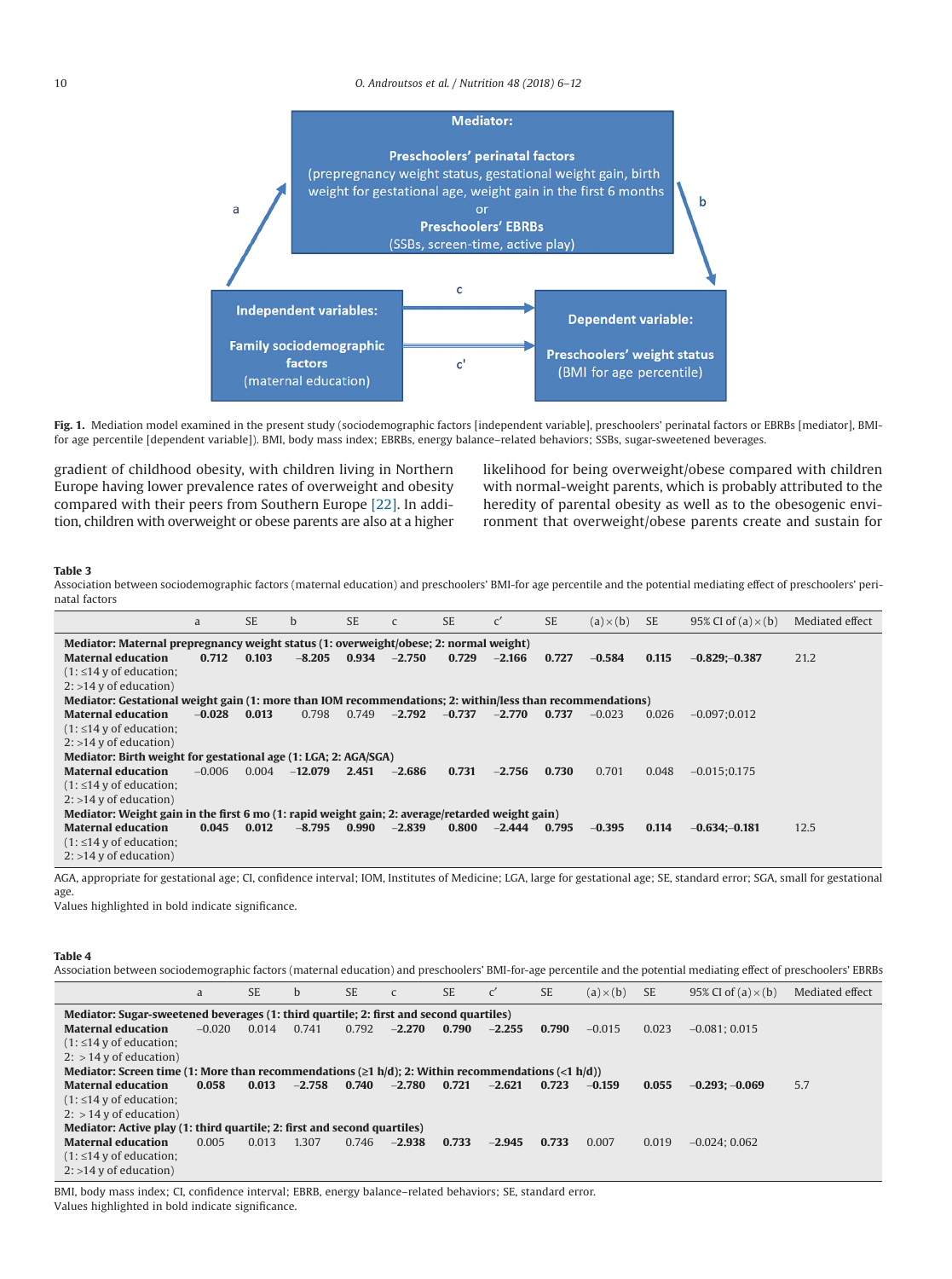themselves and their children [\[22\].](#page-6-14) Regarding the perinatal factors examined in this study, maternal prepregnancy overweight/ obesity, excess gestational weight gain, maternal smoking during pregnancy, increased birth weight for gestational age, and rapid weight gain in the first 6 mo of life were significantly associated with preschoolers' overweight/obesity. The associations reported in the present study between perinatal factors and children's overweight/obesity have been confirmed by other studies but mainly for school-aged children and adolescents, whereas the relevant data on preschool children are limited [\[4,23–25\].](#page-6-1) We also did not find any significant association between exclusive breastfeeding and overweight/obesity, which is in line with the systematic review of systematic reviews by Patro-Gołab et al. [\[26\]](#page-6-15) and indicates that in addition to feeding practices during infancy (i.e., breastfeeding or formula feeding) there are also other EBRBs occurring after the initiation of complementary feeding that may exert an equally significant effect on children's weight status. Regarding the EBRBs assessed in our study, the time preschoolers spend engaged in active play and screen-related activities were found to be associated with preschoolers' overweight/obesity, a finding that has also been confirmed by other previous studies conducted with preschool children [\[6,27\].](#page-6-6)

The associations of preschoolers' overweight and obesity with region and parental weight status retained their statistical significance after controlling for perinatal factors and children's EBRBs. The implication of this observation is that these associations were independent from perinatal factors and preschoolers EBRBs. However, this was not observed in the associations of preschoolers' overweight/obesity with paternal and maternal education, which became statistically insignificant after controlling for perinatal factors and children's EBRBs, thus indicating a most likely mediating role of perinatal factors and EBRBs in the aforementioned associations.

To explore the potential mediating role of perinatal factors and preschoolers' EBRBs, several mediation analyses were performed. The results from the mediation models tested indicated that less educated mothers are at higher risk of having overweight or obese preschool children, and this association is partially mediated by maternal prepregnancy overweight/ obesity, children's rapid weight gain during the first 6 mo of their lives, and increased screen time. The interpretation is that because lower education is linked to overweight and obesity, these women are most likely to enter pregnancy being overweight or obese and as such give birth to large-for-gestationalage infants and sustain an obesogenic environment for their children, which progressively leads to increased BMI at pre-school years [\[28\].](#page-6-16) In addition, mothers of lower education are more likely to overfeed their children during infancy, as they have been previously reported to have difficulties in correctly perceiving the concept of normal growth and normal weight status in their children [\[29\],](#page-6-17) which consequently leads infants to rapid growth velocity. Rapid growth velocity during infancy has been consistently been reported by many previous studies as a strong early risk factor of childhood obesity and related comorbidities in adulthood [\[23\].](#page-6-18) Lastly, mothers of lower education have been previously reported not to set any rules to control the time their young children are engaged in screenrelated activities (e.g., TV watching) because this is usually a convenient way of babysitting or calming down their children [\[30\].](#page-6-19) Increased screen time, however, is among the EBRBs that have been most strongly associated with overweight and/or obesity in various life stages [\[27,31\].](#page-6-20)

The findings of this study should be interpreted in light of its strengths and limitations. First, the large study sample of

preschool children from six European countries and three socioeconomic strata, as well as the fact that immigrant participants were included in the study sample, comprise strengths of the study. Moreover, overweight/obesity was based on objective measures conducted by rigorously trained researchers who achieved excellent intra- and interobserver reliability and defined according to one common criterion applied for all countries [\[32\],](#page-6-21) and the questionnaires (to record sociodemographic, perinatal, and behavioral data) had "moderate-to-excellent reliability" [\[33\].](#page-6-22) On the other hand, the cross-sectional design of the study prohibits from the identification of cause-effect associations. The fact that we did not control for gestational diabetes comprises another limitation. Furthermore, sociodemographic, perinatal, and behavioral data were self-reported and thus some socially desirable replies may be given, whereas perinatal data were collected retrospectively and most are based on self-reported parental recall. However, the large study sample may have counterbalanced these limitations. Data on maternal education were obtained only at the time of the preschool assessment, so any deviation from maternal education level in the perinatal period has not been reported. However, considering that the mean age of the mothers was 35.40 (4.8) y and that 61.9% of them reported to have at least two or more children, it seems unlikely that at least the majority of the mothers extended their education after their child's birth.

# **Conclusions**

The present study has highlighted certain positive associations of preschooler's overweight/obesity with excess maternal prepregnancy and gestational weight gain, excess birth weight and rapid growth velocity, Southern and Eastern European region of residence, and parental overweight/obesity. Furthermore, it reported an interplay of perinatal factors, later childhood EBRBs, and low maternal education in relation to preschoolers' overweight/obesity. More specifically, maternal prepregnancy overweight/obesity, children's rapid growth velocity during infancy, and increased screen time were found to partially mediate the inverse association between maternal education and preschooler's BMI. These findings may support public health initiatives aiming to prevent early childhood obesity, because the most vulnerable parts of the society, and most specifically lesseducated families, should be prioritized. Among other fields, these intervention initiatives should also focus on the importance of normal prepregnancy maternal weight status, normal growth velocity during infancy, and retaining screen time within recommendations.

# **Acknowledgments**

The ToyBox study was funded by the Seventh Framework Programme (CORDIS FP7) of the European Commission under grant agreement no. 245200. The content of this article reflects only the authors' views and the European Community is not liable for any use that may be made of the information contained therein. The authors would like to thank the members of the ToyBox study group: Coordinator: Yannis Manios; Project manager: Odysseas Androutsos; Steering Committee: Yannis Manios, Berthold Koletzko, Ilse De Bourdeaudhuij, Mai Chin A Paw, Luis Moreno, Carolyn Summerbell, Tim Lobstein, Lieven Annemans, Goof Buijs; External Advisors: John Reilly, Boyd Swinburn, Dianne Ward; Harokopio University (Greece): Yannis Manios, Odysseas Androutsos, Eva Grammatikaki, Christina Katsarou, Eftychia Apostolidou, Anastasia Livaniou, Eirini Efstathopoulou, Paraskevi-Eirini Siatitsa, Angeliki Giannopoulou, Effie Argyri, Konstantina